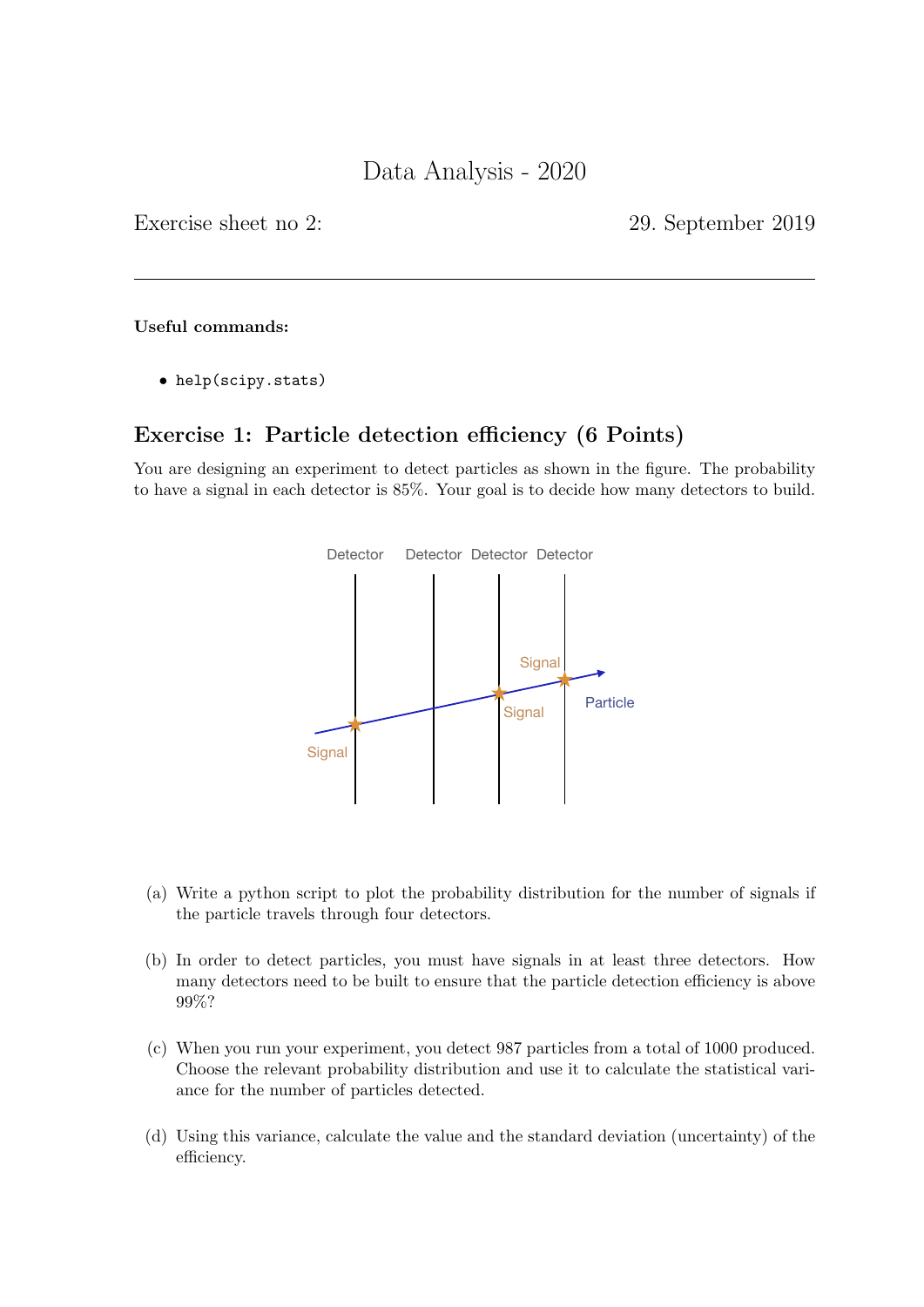#### Exercise 2: Uniform distribution (4 Points)

The uniform probability distribution  $p(x|a, b)$  is constant in the interval  $a < x < b$  and zero elsewhere.

- (a) What is the value of the PDF in the interval  $a < x < b$ ? Why? (1 point)
- (b) Calculate the mean of the distribution. (1 point)
- (c) Calculate the variance of the distribution. (1 point)
- (d) Calculate the cumulative distribution function for  $x < a, a < x < b$  and  $x > b$ . (1) point)

### Exercise 3: PDFs and CDFs (2 Points)

To build a fence around your house you order 100 wood boards from a local carpenter. Being a fellow physicist, the carpenter reports that the heights of the wood boards are well described by a gaussian distribution with  $\mu = 1$ m and  $\sigma = 1$ cm. Using the properties of the Gaussian distribution, answer the following:

- (a) What is the probability to observe a wood board with a height within  $[0.97, 1.03]$  m?  $(0.5 \text{ points})$
- (b) What is the probability to observe a wood board with a height within  $[0.99, 1.00]$  m?  $(0.5 \text{ points})$
- (c) What is the probability to observe a wood board with a height within  $[0.95, 1.05]$  m? (0.5 points)
- (d) What is the probability to observe a wood board with a height less than  $1.015 \,\mathrm{m}$ ? (0.5) points)